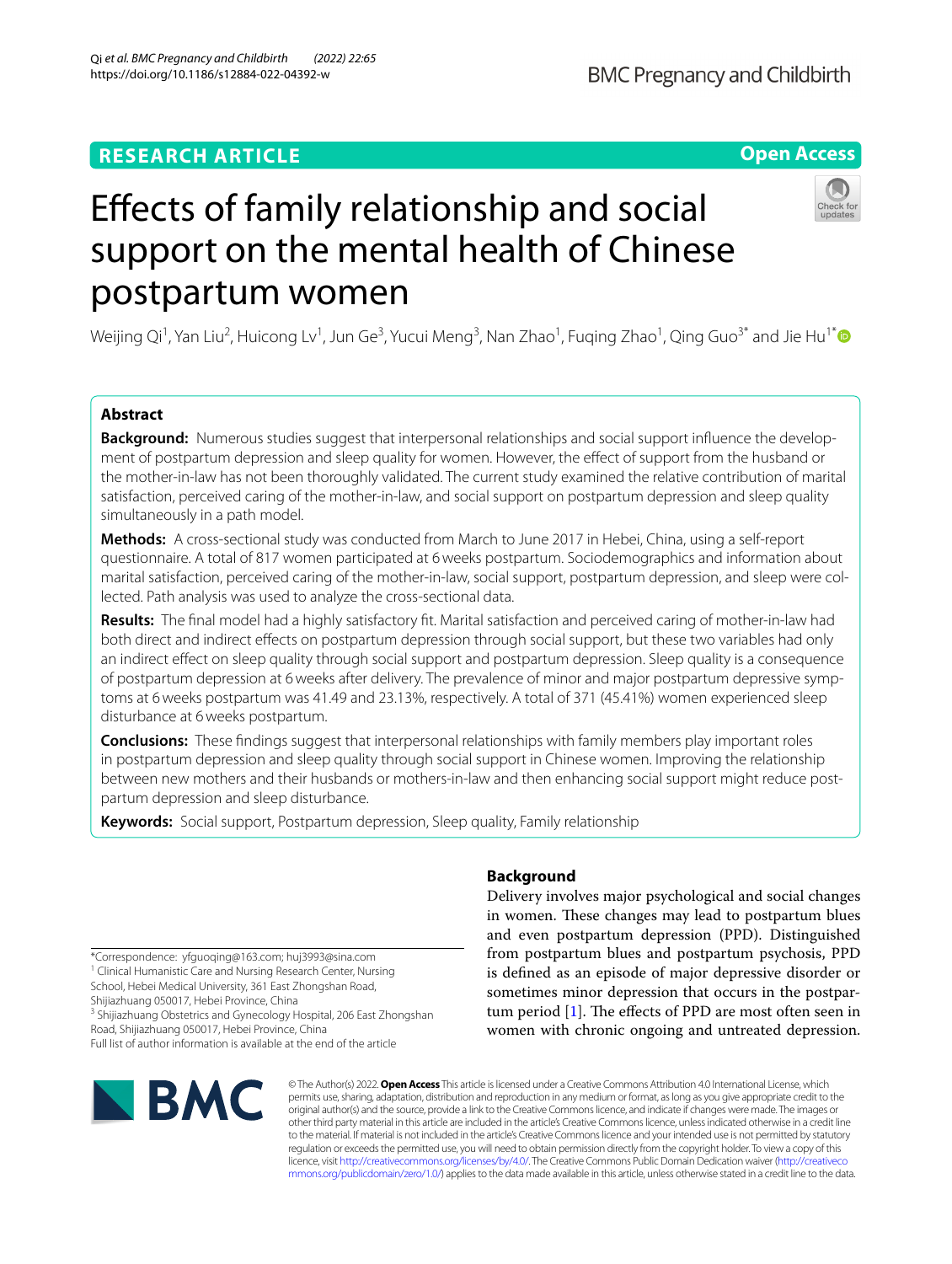The significant and enduring negative effect of maternal PPD on children has been well documented [\[2](#page-8-1)]. For example, higher depressive symptoms of the mother are associated with lower infant weight and increased infant problems with physical health and sleep [[3\]](#page-8-2). Additionally, child cognitive development, such as language and IQ, and some aspects of behavioral performance may be infuenced by the mother's PPD [[4\]](#page-8-3). However, considerable evidence exists that with adequate treatment; the efects of depression are largely mitigated or avoided. A recent review of the magnitude of PPD illustrated that the prevalence of PPD in developed countries ranges from 1.9 to 82.1% and in developing countries from 5.2 to 74.0% [[5\]](#page-8-4). In China, the prevalence of PPD is 31.6% at 1week and 6.7% at 1month after delivery [[6\]](#page-8-5). Given the lasting adverse efects and high prevalence of PPD, great public and professional concern has developed and prompted a call for research to identify risk factors to inform future intervention targets.

Increasing evidence indicates that psychosocial factors have moderate-to-strong efect sizes in PPD. Among these factors, except for prenatal factors such as antenatal depression, anxiety, and previous psychiatric illness [[7–](#page-8-6) [10\]](#page-8-7), lack of social support and bad interpersonal relationships, especially marital relationships, are the strongest risk factors for PPD. Delivery is a major life event for new mothers; it means leaving work or school, coping with the needs and problems of baby, sufering from physical pains, and lacking time for social activities. Therefore, social support, especially from family members, is a powerful aid for these women. Many researchers have investigated the relationship between social support and PPD. Almost all of them found that lack of social support was negatively correlated with PPD [\[11–](#page-8-8)[15\]](#page-8-9).

In China, after delivery, women take maternity leave for approximately 5months. During this period, the husband is the primary support provider. Support from husbands, especially emotional support, is needed for Chinese women after delivery [[16\]](#page-8-10). Similarly, a prospective study conducted in China also found that postpartum depressive symptomatology was determined by marital dissatisfaction [\[17\]](#page-8-11).

In addition to the husband, the mother-in-law is another main support provider for postpartum women [[18,](#page-8-12) [19\]](#page-8-13). Low social support from mothers-in-law has been found to be associated with PPD all over the world [[11,](#page-8-8) [20](#page-8-14), [21](#page-8-15)]. Our previous qualitative study also found that conficts regarding details of baby care, diferences in lifestyle between a woman and her mother-in-law, and excessive interference from the mother-in-law caused negative moods in postpartum women  $[22]$  $[22]$ . Thus, we suggest that postpartum mothers' perceived support from their mothers-in-law and their marital satisfaction may predict their social support and that social support may predict PPD.

In addition to depression, sleep quality is another important concern for postpartum women. Many studies have reported a signifcant positive relationship between sleep quality and depression after delivery [[23–](#page-8-17)[25\]](#page-9-0). For example, Okun reviewed the studies about relationship of disturbed sleep during the perinatal period and PPD, and summarized that sleep disturbance during that period is signifcantly associated with an increased risk of depression [\[25\]](#page-9-0). Nevertheless, the existence of a causal relationship between sleep quality and depression is controversial [\[26](#page-9-1)]. Some studies have found that sleep quality predicts depression, while others have found that depression is a risk factor for sleep quality [[27\]](#page-9-2). In this study, we hypothesized that sleep quality is a symptom and consequence of depression and vice versa.

Although a considerable amount of research has demonstrated interrelations between two of these variables (social supports, interpersonal relationships with family members, sleep disturbance, and PPD), few studies have investigated the combined efects of social support from husband (peer relationship) and mother-in-law (intergenerational relationship) on PPD and sleep quality, and the direct and indirect effects of these factors. The purpose of the current study was to examine the combined efects of marital satisfaction, perceived caring of the mother-inlaw, and social support on PPD and sleep quality in a path model. As depicted in Fig. [1,](#page-2-0) based on previous studies, we hypothesized the following: (1) marital satisfaction or perceived caring of the mother-in-law will have a direct efect on PPD and an indirect efect on PPD through social support; (2) social support will have a direct relationship with PPD or sleep quality and an indirect relationship with sleep quality through PPD; (3) marital satisfaction or perceived caring of the mother-in-law will have a direct efect on sleep quality and an indirect efect on sleep quality through social support and PPD; and (4) PPD and sleep quality will have a bidirectional relationship at 6weeks postpartum.

#### **Methods**

#### **Participants and procedures**

This cross-sectional study was conducted in Shijiazhuang, Hebei Province, China, from March to June 2017. A sample of 887 postpartum women was recruited from Shijiazhuang Obstetrics and Gynecology Hospital. Eligible participants were those who 1) delivered in the past 6weeks, 2) had a live birth, and 3) had no history of mental illness or brain disease.

All participants were registered before delivery in a fetal monitor room where they were informed about the study purpose. Our survey workers followed up all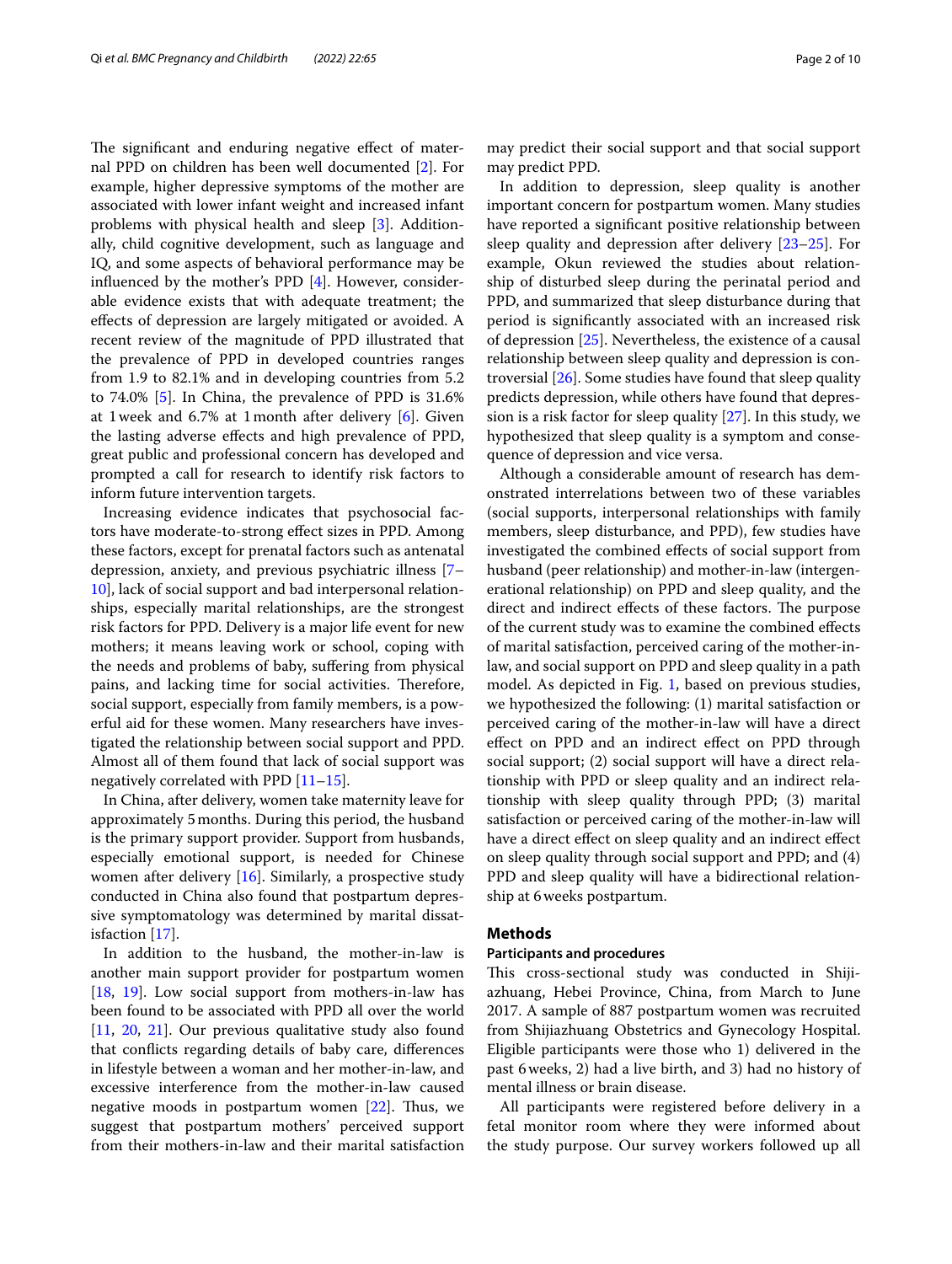

<span id="page-2-0"></span>registered participants at 6weeks postpartum through WeChat, and distributed questionnaires to those who met the above inclusion criteria through an online crowdsourcing platform in mainland China, which provides functions equivalent to Amazon Mechanical Turk. Informed consent was obtained from participants when they registered before delivery. Each participant received a small gift for her participation. Ethical approval was obtained from the hospital's Ethics Committee and the Ethics Review Boards at Hebei Medical University (Ethic code: 2016021).

#### **Measures**

#### *Sociodemographic characteristics*

The sociodemographic characteristics of the participants were collected at baseline including residence, age, educational level, parity, accidental pregnancy.

#### *Postpartum depression*

The Edinburgh Postnatal Depression Scale (EPDS) is widely used to measure depression symptoms in women after delivery  $[28]$  $[28]$  $[28]$ . This self-report instrument consists of 10 items, with each item scored from 0 to 3 (range 0–30). The Chinese version of the EPDS has been validated in samples of Chinese women during the postpartum period [[29\]](#page-9-4), with well-documented reliability (internal consistency of 0.87) and validity (concurrent validity with the Beck Depression Inventory of 0.79) [[30\]](#page-9-5). A sensitivity of 81.25% and specificity of 80.67% (using a cut-of score of 10.5) of the scale administered during the postnatal period have been demonstrated [[31\]](#page-9-6). In this study, the EPDS showed high internal consistency, with a Cronbach's alpha of 0.865. The prevalence of minor and major depression after delivery was identified by using the recommended cut-off scores of 10 and 13, respectively [[28](#page-9-3), [30](#page-9-5)].

#### *Sleep quality*

The Pittsburgh Sleep Quality Index (PSQI) is a 19-item self-report questionnaire to assess sleep disturbance over the past 1 month  $[32, 33]$  $[32, 33]$  $[32, 33]$ . The Chinese version of the PSQI has been proven to have excellent internal con-sistency and validity [[34\]](#page-9-9). Seven component scores are computed from the items: subjective sleep quality, sleep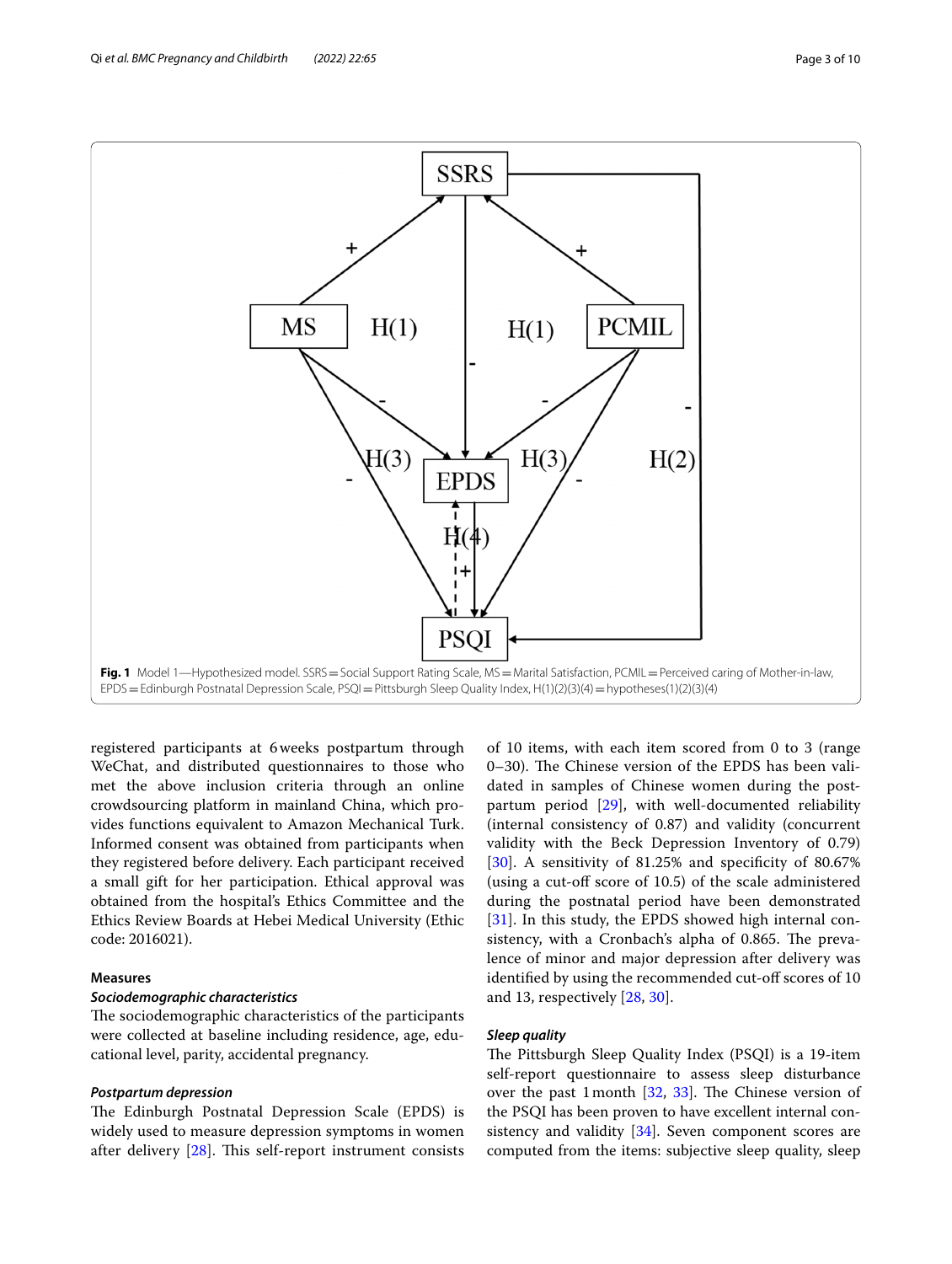latency, sleep duration, habitual sleep efficiency, sleep disturbances, sleep medication, and daytime dysfunction. The scores of these components range from  $0$  (no difficulty) to 3 (severe difficulty). The sum of the seven component scores yields a global sleep quality score (range 0–21), with a higher score denoting poorer sleep quality. According to the recommendations of previous studies [ $35, 36$  $35, 36$ ], a cut-off total score of 8 was used as the threshold of sleep disturbance symptoms. In the present study, the PSQI had a Cronbach's alpha of 0.700, indicating an acceptable level of reliability.

#### *Marital satisfaction*

The degree of marital satisfaction reported by the study participants was estimated by a marriage questionnaire that consisted of 28 items adapted from the Burgess and Wallin marriage success index  $[37]$ . The instrument was proved with good validity and reliability in China [\[38](#page-9-13)]. For each item, participants were asked to rate their marital satisfaction using a scale of 1 (strongly disagree) to 4 (strongly agree). A total score was calculated by computing the sum of the 28 items, with a higher total score indicating higher marital satisfaction. In the current sample, the internal consistency was excellent for the total scale (Cronbach's alpha $=0.901$ ).

#### *Perceived caring of mother‑in‑law*

Perceived caring of mother-in-law was evaluated by asking the respondents to rate "the degree of caring to you from your mother-in-law" on a scale ranging from 1 to 10, with higher scores indicating higher perceived caring of the mother-in-law.

#### *Social support*

The Social Support Rating Scale (SSRS) was used to assess participants' social support; the SSRS was developed by Xiao for the Chinese environmental and cultural context [[39\]](#page-9-14). It consists of 10 items evaluating three domains: subjective support (4 items), objective support  $(3$  items), and support availability  $(3$  items). The total score is the sum of the scores for each item, with a higher score indicating better social support. This scale has been widely used in diferent Chinese populations and has been shown to be valid and reliable [[40\]](#page-9-15). In the present sample, the internal consistency was excellent for the total scale (Cronbach's alpha=0.706).

#### *Data analysis*

Data were analyzed using SPSS 25.0 (SPSS Inc., Chicago, IL, USA), and the path analysis was run using Mplus 7.0. Descriptive statistics were used to describe the sample characteristics. Frequencies and percentages were calculated to describe the baseline characteristics. Chi-square test was used to detect the diference of number of  $EPDS = 10$  or  $PSQI = 8$  at subsample level. Means and standard deviations (SDs) were calculated to describe the study variables. Bivariate Pearson correlation coeffcients were used to examine the relationship among marital satisfaction, caring of mother-in-law, social support dimensions, sleep quality dimensions, and PPD. Then, the path analysis was conducted using maximum likelihood estimation and the bootstrap method (1000 replicates) to test the hypothesized relationships among the above variables. The hypothesized model is shown in Fig. [1.](#page-2-0) Path analysis facilitates the investigation of direct and indirect efects between variables. Several indices, such as chi-square  $(\chi_2)$ ,  $\chi_2$ /df, root mean square error of approximation (RMSEA), comparative ft index (CFI), the Tucker-Lewis Index (TLI), and standardized root mean square residual (SRMR), were used to determine whether the hypothesized model fit the observed data. The model fit was considered adequate when the  $x^2$  was not significant,  $\chi$ 2/df was less than 2.0, the CFL and TLI were over 0.90, and the MSEA and SRMR were less than 0.05 [[41](#page-9-16), [42\]](#page-9-17). The *P* value was significant at 0.05.

#### **Results**

#### **Sociodemographic characteristics**

Among the 887 women, 817 completed all the question-naires, with a 92.[1](#page-4-0)1% response rate. Table 1 reveals the sociodemographic characteristics of the 817 women who completed all the questionnaires. Most of the participants lived in urban ( $n = 747$ , 91.43%), while only 8.57% lived in rural. Nearly three-fifths  $(n = 479, 58.63%)$  were 30years old and younger, and the rest were 31 and older. Most had an undergraduate level of education ( $n = 566$ , 69.28%). Slightly more than half ( $n = 457, 55.94\%$ ) were primiparas. Approximately one-third of them reported their pregnancy to be unplanned. There was a significant diference of minor PPD among participants of diverse education levels, indicating that post-graduate women had a higher rate (51.76%) of depression at 6weeks after delivery.

#### **Prevalence of postpartum depression and sleep disturbance**

The prevalence of minor and major depressive symptoms at 6weeks postpartum was 41.49% (*n* =339, EPDS >=10, 95% CI=38.12, 44.86%) and 23.13% (*n* =189, EPDS  $>=13, 95\%$  CI=20.23, 26.03%), respectively. A total of 371 (45.41%, PSQI  $>=8$ , 95% CI=42, 48.82%) women experienced sleep disturbance at 6weeks postpartum.

#### **Correlational analysis**

The means and standard deviations of all study variables and the bivariate correlations among all variables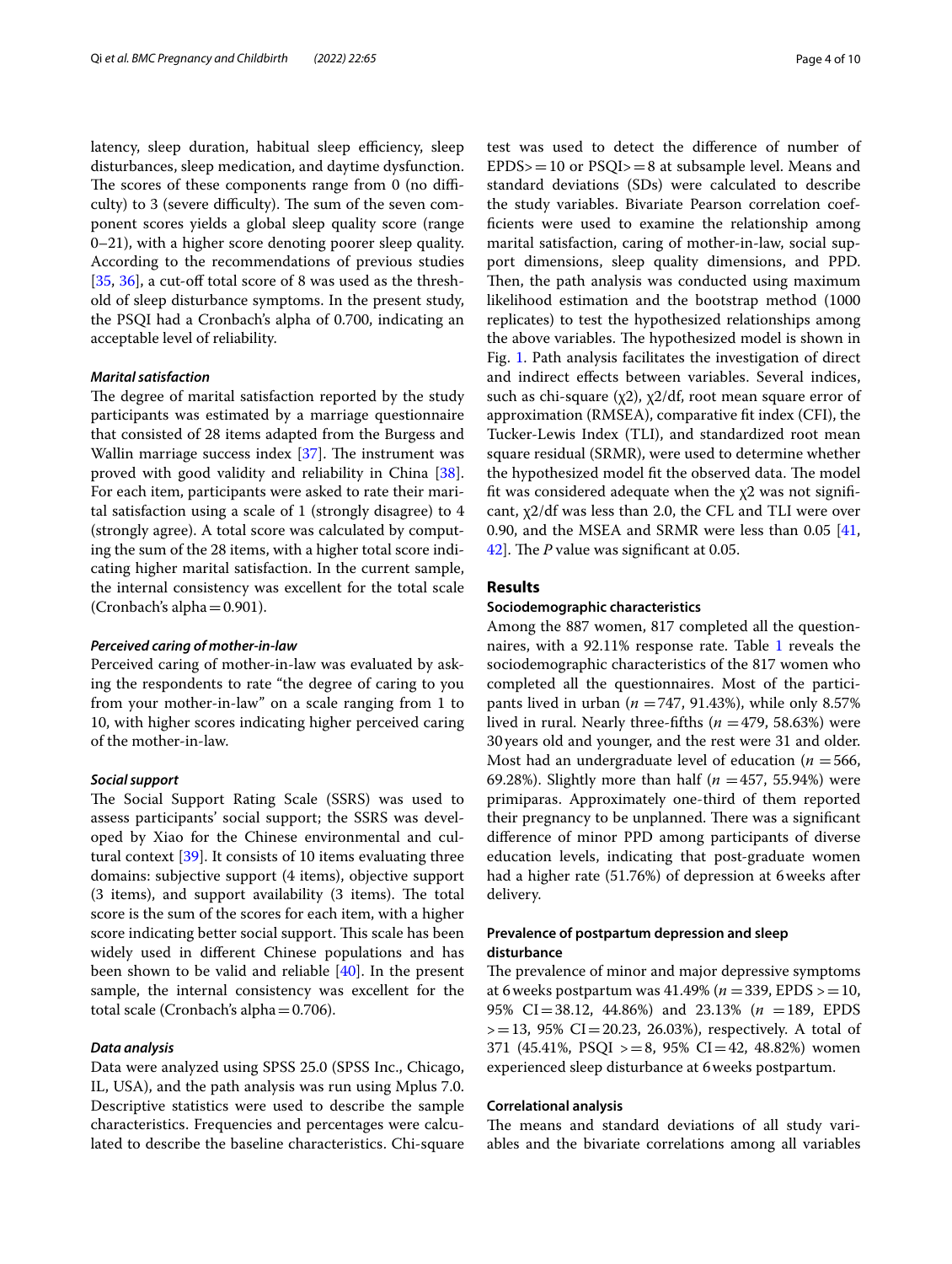|                      | n   | $\frac{0}{0}$ | # of EPDS $> = 10$ at<br>subsample level | $x^2$ | # of $PSQI> = 8$ at<br>subsample level | χ2    |
|----------------------|-----|---------------|------------------------------------------|-------|----------------------------------------|-------|
| Residence            |     |               |                                          |       |                                        |       |
| Rural                | 70  | 8.57          | 27(38.57%)                               | 0.269 | 33(47.14%)                             | 0.093 |
| Urban                | 747 | 91.43         | 312(41.77%)                              |       | 338(45.25%)                            |       |
| Age (year)           |     |               |                                          |       |                                        |       |
| $\leq$ = 30          | 479 | 58.63         | 211(44.05%)                              | 3.118 | 220(45.93%)                            | 0.126 |
| $>=31$               | 338 | 41.37         | 128(37.87%)                              |       | 151(44.67%)                            |       |
| Educational level    |     |               |                                          |       |                                        |       |
| Junior/Senior school | 166 | 20.32         | 76(45.78%)                               | 6.781 | 76(45.78%)                             | 0.137 |
| Undergraduate        | 566 | 69.28         | 219(38.69%)                              |       | 258(45.58%)                            |       |
| Post-graduate        | 85  | 10.4          | 44(51.76%)                               |       | 37(43.53%)                             |       |
| Parity               |     |               |                                          |       |                                        |       |
| Primiparous          | 457 | 55.94         | 192(42.01%)                              | 0.115 | 205(44.88%)                            | 0.128 |
| Multiparous          | 360 | 44.06         | 147(40.83%)                              |       | 166(46.11%)                            |       |
| Accidental pregnancy |     |               |                                          |       |                                        |       |
| Yes                  | 214 | 26.19         | 98(45.79%)                               | 2.210 | 90(42.06%)                             | 1.316 |
| No                   | 603 | 73.81         | 241(39.97%)                              |       | 281(46.60%)                            |       |

<span id="page-4-0"></span>

 $p$  < 0.05

included in the hypothesized model are reported in Table [2.](#page-4-1) Sleep quality was significantly positively correlated with PPD. There were significant positive correlations between marital satisfaction or perceived caring of mother-in-law and social support, and signifcant negative correlations between marital satisfaction or perceived caring of mother-in-law and PPD or sleep quality. Social support was signifcantly negatively correlated with PPD or sleep quality. All correlations were significant at the  $p < 0.01$  level.

#### **Model testing**

Path modeling failed to identify the full initial model because there were two hypothesized paths among the uncorrelated variables. Subsequent models were constructed and trimmed by comparing the standardized beta coefficients and fit indices. Contrary to the hypotheses, marital satisfaction and caring of mother-in-law did not have direct relationships with sleep quality.

The final simplified model (Fig. [2](#page-5-0)) demonstrated an excellent fit:  $\chi^2$  = 3.986, *P* = 0.136,  $\chi^2$  /*df* = 1.993,  $RMSEA = 0.035$ ,  $CFI = 0.997$ ,  $TLI = 0.988$ ,  $SRMR = 0.013$ . In order to validate the directional relationship of PPD and sleep quality, we exchanged the position of PSQI and EPDS in the fnal model. A poor ft to the data was indicated by the following statistics:  $\chi^2$  /*df* = 35.42, *P* = 0.000,  $RMSEA = 0.205$ ,  $CFI = 0.909$ ,  $TLI = 0.591$ ,  $SRMR = 0.050$ , indicating that PPD was a predictor of sleep quality.

The standardized regression coefficients and standard errors of the fnal model are summarized in Table [3](#page-5-1).

|              | M     | SD   | <b>EPDS</b>           | <b>PSQI</b> | <b>MS</b> | <b>PCMIL</b> |
|--------------|-------|------|-----------------------|-------------|-----------|--------------|
| <b>EPDS</b>  | 8.58  | 5.49 |                       |             |           |              |
| PSQI         | 7.35  | 3.59 | $.516***$             |             |           |              |
| MS           | 84.56 | 9.56 | $-.442$ <sup>**</sup> | $-.301$ **  |           |              |
| <b>PCMIL</b> | 6.85  | 2.88 | $-.309***$            | $-.227***$  | $.296**$  |              |
| <b>SSRS</b>  | 38.42 | 5.58 | $-.455$ **            | $-.357***$  | $.412***$ | $.325***$    |
|              |       |      |                       |             |           |              |

<span id="page-4-1"></span>**Table 2** Means, standard deviations, and the correlation of study variables

Notes: *EPDS* Edinburgh Postnatal Depression Scale, *M* mean, *MS* Marital Satisfaction, *PCMIL* Perceived caring of Mother-in-law, *PSQI* Pittsburgh Sleep Quality Index, *SD* standard deviations, *SSRS* Social Support Rating Scale

 $n = 817$ 

 $p$  < 0.05

 $*$ <sup>\*</sup> *p* < 0.01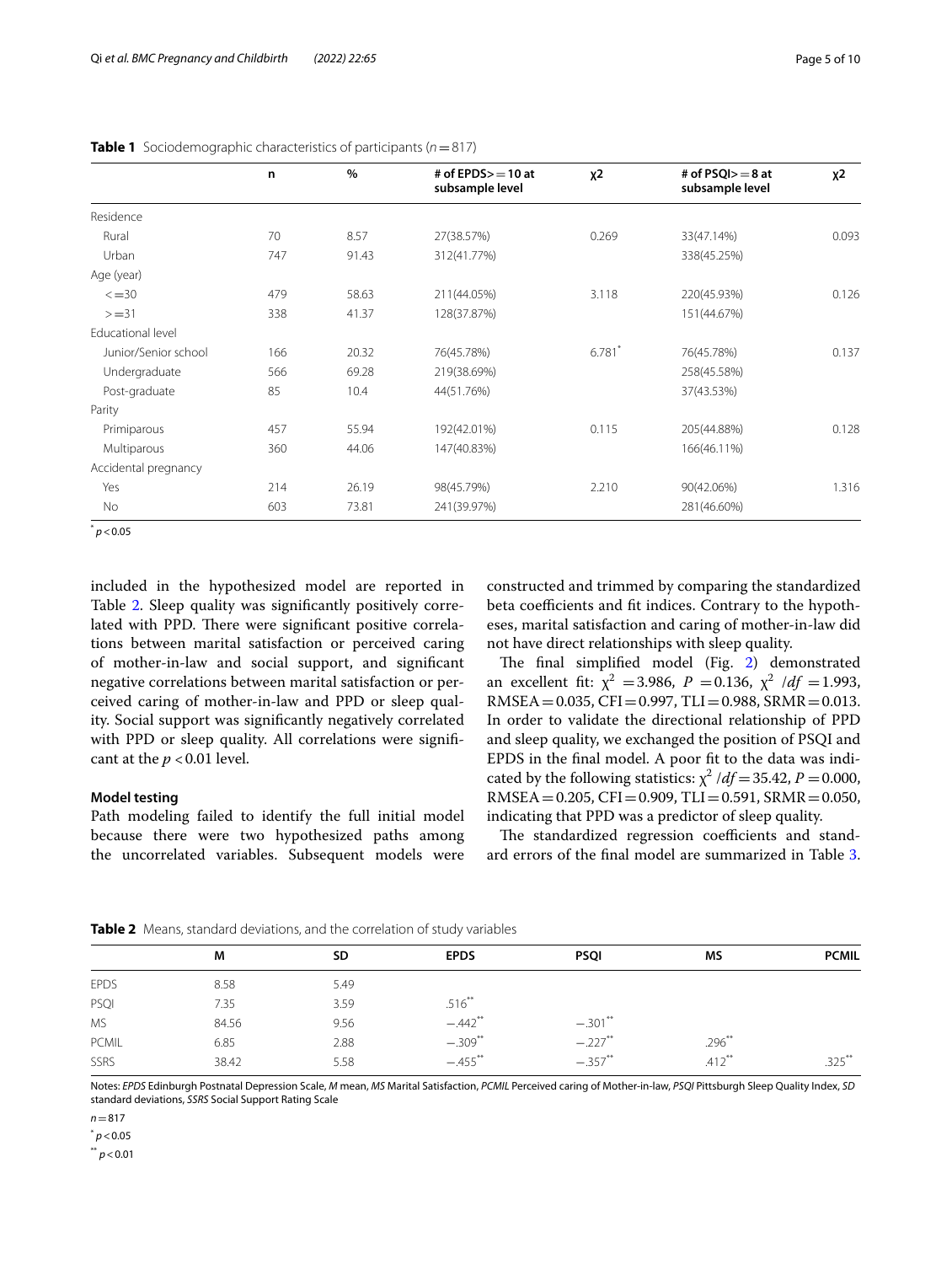![](_page_5_Figure_2.jpeg)

<span id="page-5-0"></span>caring of Mother-in-law, EPDS = Edinburgh Postnatal Depression Scale, PSQI = Pittsburgh Sleep Quality Index

<span id="page-5-1"></span>

|  |  | Table 3 Unstandardized and Standardized regression coefficients and standard errors for all pathways of the final model (n = 817) |  |  |  |  |
|--|--|-----------------------------------------------------------------------------------------------------------------------------------|--|--|--|--|
|--|--|-----------------------------------------------------------------------------------------------------------------------------------|--|--|--|--|

| Variable 1   | Variable 2  | В        | β        | <b>SE</b> | р     | 95%CI            |
|--------------|-------------|----------|----------|-----------|-------|------------------|
| <b>MS</b>    | <b>EPDS</b> | $-0.162$ | $-0.282$ | 0.035     | 0.000 | $-0.350, -0.216$ |
| <b>PCMIL</b> | <b>EPDS</b> | $-0.245$ | $-0.129$ | 0.034     | 0.000 | $-0.197, -0.061$ |
| SSRS         | <b>EPDS</b> | $-0.292$ | $-0.297$ | 0.034     | 0.000 | $-0.357, -0.221$ |
| SSRS         | PSQI        | $-0.099$ | $-0.154$ | 0.035     | 0.000 | $-0.219, -0.080$ |
| <b>FPDS</b>  | PSOI        | 0.292    | 0.446    | 0.032     | 0.000 | 0.389, 0.512     |
| MS.          | SSRS        | 0.202    | 0.346    | 0.031     | 0.000 | 0.284, 0.409     |
| <b>PCMIL</b> | <b>SSRS</b> | 0.431    | 0.223    | 0.034     | 0.000 | 0.151, 0.283     |

Notes: *EPDS* Edinburgh Postnatal Depression Scale, *MS* Marital Satisfaction, *PCMIL* Perceived caring of Mother-in-law, *PSQI* Pittsburgh Sleep Quality Index, *SSRS* Social Support Rating Scale

The model is interpreted as follows: First, marital satisfaction (β = − 0.282, bootstrap 95% CI = − 0.350, −0.216, *p* =0.000), perceived caring of mother-inlaw (β = −0.129, bootstrap 95% CI = −0.197, −0.061,  $p = 0.000$ ) and social support ( $\beta = -0.297$ , bootstrap 95% CI = −0.357, −0.221,  $p$  =0.000) were directly predictive of PPD. Second, social support ( $β = 0.154$ , bootstrap

95% CI = −0.219, −0.080, *p* = 0.000) and PPD (β = 0.446, bootstrap 95% CI=0.389, 0.512,  $p = 0.000$ ) were directly predictive of sleep quality. Third, marital satisfaction  $(β=0.346, bootstrap 95% CI=0.284, 0.409, p=0.000)$ and perceived caring of mother-in-law ( $\beta$  = 0.223, bootstrap 95% CI=0.151, 0.283,  $p = 0.000$ ) were associated with higher social support (Table [3\)](#page-5-1).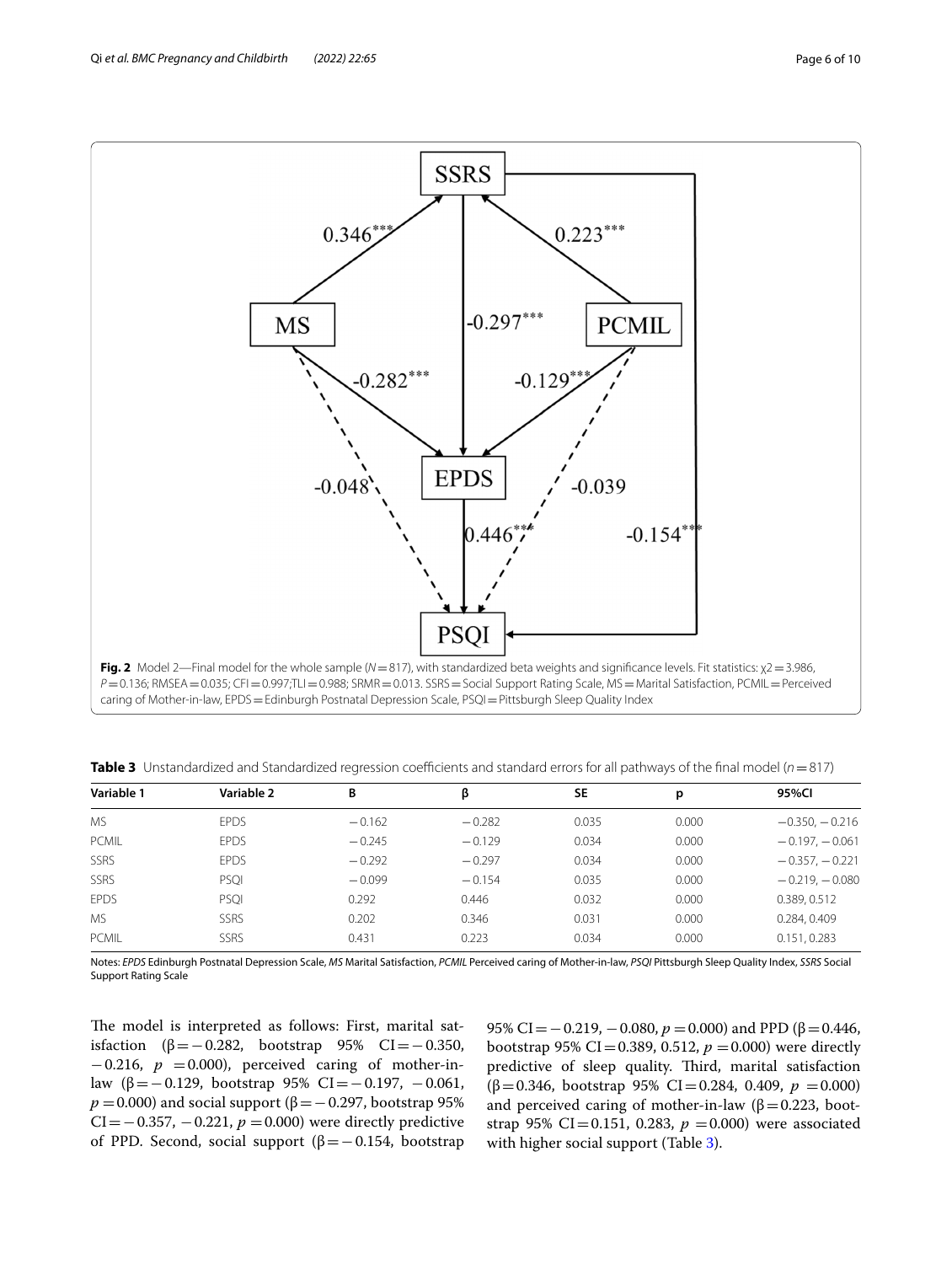**Direct, indirect, and total efects on PPD and sleep quality**

The standardized direct and indirect effects are reported in Table [4](#page-6-0). Marital satisfaction demonstrated both a direct (β =  $-0.282$ , bootstrap 95% CI =  $-0.350$ ,  $-0.216$ ,  $p = 0.000$ ) and an indirect effect ( $\beta = -0.103$ , bootstrap 95% CI = − 0.132, − 0.073, *p* = 0.000) on PPD through social support, and it had the greatest accumulated total effect on PPD (β = −0.385, bootstrap 95% CI = −0.449,  $-0.321$ ,  $p = 0.000$ ). Perceived caring of mother-in-law also illustrated both a direct ( $\beta = -0.129$ , bootstrap 95% CI = − 0.197, − 0.061, *p* = 0.000) and an indirect effect (β =  $-0.066$ , bootstrap 95% CI =  $-0.094$ ,  $-0.042$ ,  $p = 0.000$ ) on PPD through social support, and it had the weakest accumulated total effect on PPD  $(β = -0.195,$ bootstrap 95% CI=−0.258, −0.124, *p* =0.000). Social support had a direct effect on PPD ( $\beta$ = −0.297, bootstrap 95% CI = −0.357, −0.221, *p* = 0.000).

For sleep quality, PPD demonstrated a direct and strongest total effect ( $\beta$  = 0.446, bootstrap 95% CI = 0.389, 0.512,  $p = 0.000$ ) on sleep quality. Social support showed both a direct (β = −0.154, bootstrap 95% CI = −0.219,  $-0.080$ , *p* = 0.000) and an indirect effect (β = -0.132, bootstrap 95% CI=−0.171, −0.097, *p* =0.000) on sleep quality through PPD, and it had the second strongest total effect (β=−0.287, bootstrap 95% CI=−0.353, −0.221, *p*=0.000). Both marital satisfaction (β=−0.179, bootstrap 95% CI=−0.217, −0.143, *p* =0.000) and perceived caring of mother-in-law (β =  $-0.092$ , bootstrap 95% CI = −0.125, −0.060, *p* = 0.000) had only an indirect efect on sleep quality through social support and PPD.

#### **Discussion**

We investigated in the present study the associations between marital satisfaction, perceived caring of motherin-law, social support, sleep quality, and PPD by using path analysis to identify the best combination of social support factors that contribute to PPD and sleep quality. We found that marital satisfaction or perceived caring of mother-in-law had a direct efect on PPD and an indirect efect on PPD through social support (consistent with hypothesis 1); social support had a direct relationship with PPD or sleep quality and an indirect relationship with sleep quality through PPD (consistent with hypothesis 2); marital satisfaction or perceived caring of mother-in-law only had an indirect efect on sleep quality through social support and PPD (partly consistent with hypothesis 3); and PPD was a predictor of sleep quality at 6weeks postpartum (partly consistent with hypothesis 4). Overall, the fndings in this study indicated that the model had an excellent fit. These study results revealed the important roles of social support from the women's family members on PPD and sleep quality during postpartum.

Consistent with our hypothesis 1 in the present study, marital satisfaction was not only directly associated with PPD but also had an indirect effect on PPD through social support. And, we found that the total effect of marital satisfaction on PPD was larger than that of the other variables. This finding verified the results of previous studies conducted in diferent culture contexts, which highlighted that low marital satisfaction was an important predictive variable of PPD [[43](#page-9-18)[–47](#page-9-19)]. Pregnant women with a higher marital satisfaction had a signifcantly lower risk for the development of PPD [\[48](#page-9-20)]. Postpartum marital satisfaction can contribute to perceived social support, which subsequently decreases depression [[49\]](#page-9-21). However, new parents perceived decreased caring and relationship satisfaction with each other compared to that before their children were born [\[50\]](#page-9-22). In Chinese culture, weakening emotional and instrumental involvement in taking care of babies for new fathers who have to earn more money to support their wives during postpartum may result in less marital satisfaction and more marital confict [\[51](#page-9-23)]. Thus, the couple's relationship is a very important concern for postpartum women, for increasing marital satisfaction and perceived social support of postpartum women could prevent development or deterioration of

<span id="page-6-0"></span>**Table 4** Standardized direct, indirect, and total efect of all study pathways (*n*=817)

| Pathway                  | Direct effect $\beta(95\%$ CI) | Indirect effect $\beta(95\%$ CI) | Total effect $\beta(95\%$ CI) |
|--------------------------|--------------------------------|----------------------------------|-------------------------------|
| $MS \rightarrow EPDS$    | $-0.282(-0.350, -0.216)$       | $-0.103(-0.132, -0.073)$         | $-0.385(-0.449,-0.321)$       |
| $PCMIL \rightarrow EPDS$ | $-0.129(-0.197, -0.061)$       | $-0.066(-0.094. - 0.042)$        | $-0.195(-0.258, -0.124)$      |
| $SSRS \rightarrow EPDS$  | $-0.297(-0.357, -0.221)$       |                                  | $-0.297(-0.357, -0.221)$      |
| $EPDS \rightarrow PSOI$  | 0.446(0.389, 0.512)            |                                  | 0.446(0.389, 0.512)           |
| SSRS→PSQI                | $-0.154(-0.219, -0.080)$       | $-0.132(-0.171, -0.097)$         | $-0.287(-0.353, -0.221)$      |
| $MS \rightarrow PSOI$    |                                | $-0.179(-0.217, -0.143)$         | $-0.179(-0.217, -0.143)$      |
| <b>PCMIL→PSOI</b>        |                                | $-0.092(-0.125, -0.060)$         | $-0.092(-0.125, -0.060)$      |
|                          |                                |                                  |                               |

Notes: *EPDS* Edinburgh Postnatal Depression Scale, *MS* Marital Satisfaction, *PCMIL* Perceived caring of Mother-in-law, *PSQI* Pittsburgh Sleep Quality Index, *SSRS* Social Support Rating Scale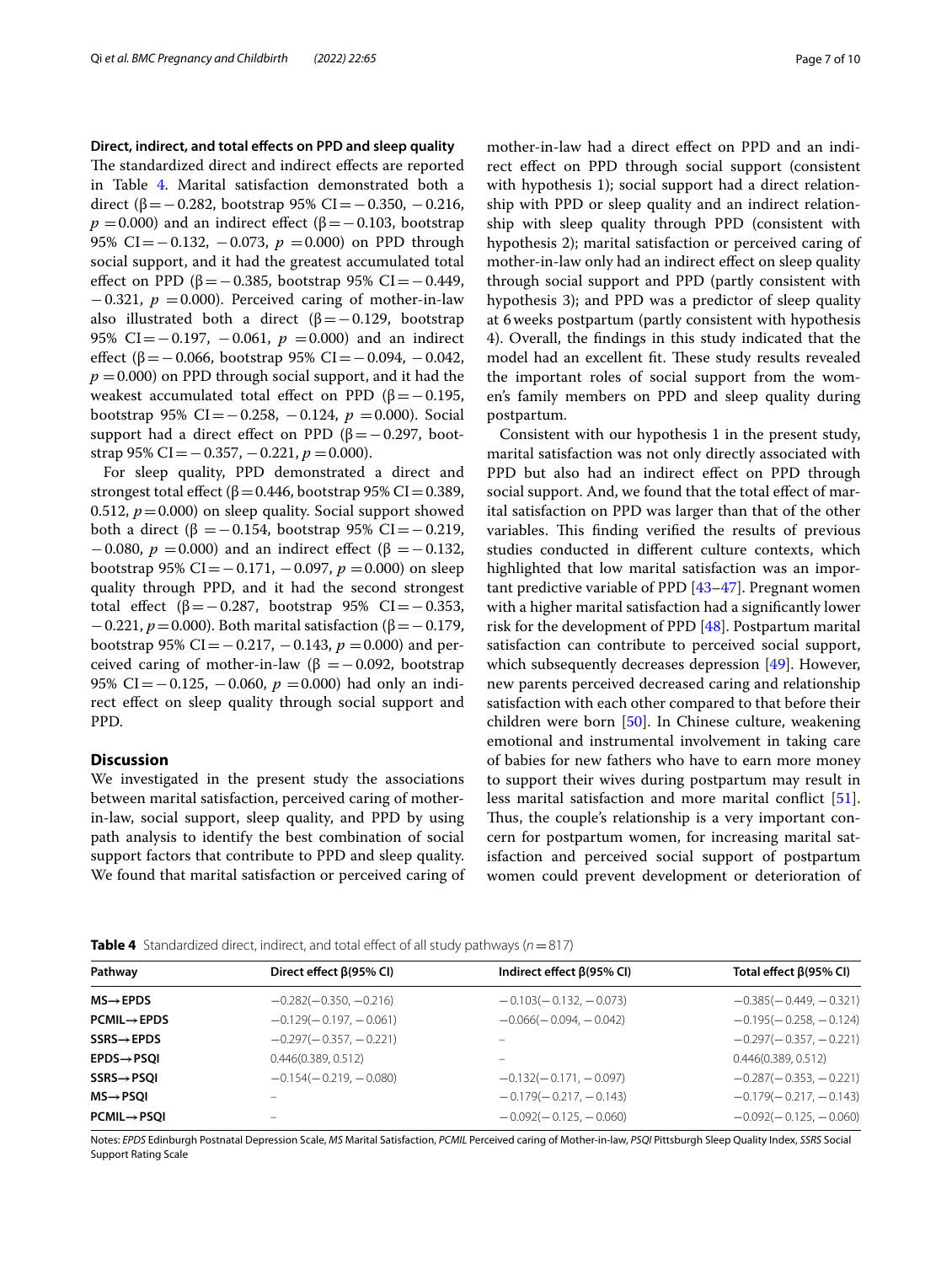PPD. Couple-focused interventions [[52](#page-9-24)] or a program of promoting the father's involvement in caregiving [\[53](#page-9-25)] are needed in the early postpartum period or even earlier.

In China, in addition to husbands, mothers-in-law are primary caregivers of the postpartum women. Thus, it is not surprising that perceived caring of the motherin-law was also found to be a signifcant predictor of PPD. The results are consistent with prior study results indicating that a woman's interaction with her motherin-law during the "confnement" period is an important aspect that could contribute to or fail to protect against PPD [\[19](#page-8-13), [54,](#page-9-26) [55](#page-9-27)]. Our results further illustrated efects of perceived caring of the mother-in-law on PPD included two paths as well as marital satisfaction, direct effect and indirect effect through social support. Therefore, improving relationships between new mothers with their husbands or mothers-in-law, not only plays an important role in directly reducing PPD, but also can indirectly prevent PPD via increasing social support. Although numerous studies have confrmed the efficacy of interpersonal psychotherapy (IPT) for PPD in Western countries [[56–](#page-9-28)[59\]](#page-9-29), few such studies have been conducted in China. Based on our results that family interpersonal relationships are the main resources of social support for postpartum women, how to make IPT adapt to Chinese family culture is a future research direction.

In this study, a self-formulated question was used to measure the relationship between new mothers and their mothers-in-law. Firstly, according to our previous qualitative study [\[22\]](#page-8-16), this variable negatively affects the level of postpartum depression. Other research also suggested that living with parents-in-law may be a risk factor for PPD among Chinese puerperal women [[60](#page-9-30)]. Secondly, in light of the social support theory, the main effect of perceived social support on mental health primarily reflects ordinary social interaction with the providers  $[61, 62]$  $[61, 62]$  $[61, 62]$  $[61, 62]$  $[61, 62]$ . If postpartum mothers do not perceive social support subjectively, support is invalid. Therefore, it is necessary to measure the postpartum mothers' subjective feeling of the relationship between them and their mothers-in-law. However, there is currently no suitable questionnaires or scales to measure this relationship in Chinese culture. Consequently, a self-developed question "Please rate the degree of caring to you from your motherin-law" was used in this study. This question was designed based on the widely used method to measure pain which is also a subjective feeling [\[63\]](#page-9-33). Moreover, the relationship between mother-in-law and daughterin-law is a warmly-discussed and deep-rooted topic in Chinese culture, and it becomes more sensitive and fragile in perinatal period [[19\]](#page-8-13), which means higher mothers-in-law. Our fndings provide a clearer understanding of the relationship between PPD and sleep quality. Previous considerable research on this relationship has revealed that sleep disturbance predicts PPD  $[64–66]$  $[64–66]$ , but there is some controversy about the interactive relationship between them [[24,](#page-8-18) [67\]](#page-9-36). Our results confrmed that PPD causes sleep disturbance, consistent with some prior study results [\[23,](#page-8-17) [68\]](#page-9-37). One possible explanation for this fnding might be that our data were collected at 6 weeks after delivery, when the new mother had adapted to taking care of her new baby. Sleep-related problems at this point were mainly subjective sleep quality and daytime dysfunction, which are afected by subjective mood state and family support, respectively. Thus, sleep disturbance emerged as a consequence of depression, not a cause.

This was a cross-sectional investigation with large sample. Our results revealed the key role of mother-in-law in the mental health of Chinese postpartum women, as well as husband. The present study was the first to illuminate the mutual relationship in a path model among interpersonal relationships with family members, social support, PPD, and sleep quality in postpartum women in China. Based on our clarifcation of the mechanisms of the psychological paths to PPD and sleep quality, new targeted methods for intervention, such as interpersonal psychotherapy tailored to the Chinese cultural context and enhanced social support, especially emotional support from family members, will be needed. It is necessary for clinical therapy programs for depression among postpartum women to explore general family education plans and specifc family therapies in China.

#### **Limitations**

The present study has several limitations: First, perceived caring of mother-in-law was not measured using a mature scale; a more scientifc measurement could show more reliability. Second, most of our sample came from urban, so the results could not be generalized to rural populations in China. Further research could include more postpartum women from rural. Finally, postpartum stress has been reported to be a major risk factor for PPD [[69\]](#page-9-38), and it may be a trigger or mediator in the relationship between social support and depression or sleep disturbance. Thus, postpartum stress should be considered as a variable in this path model in future research.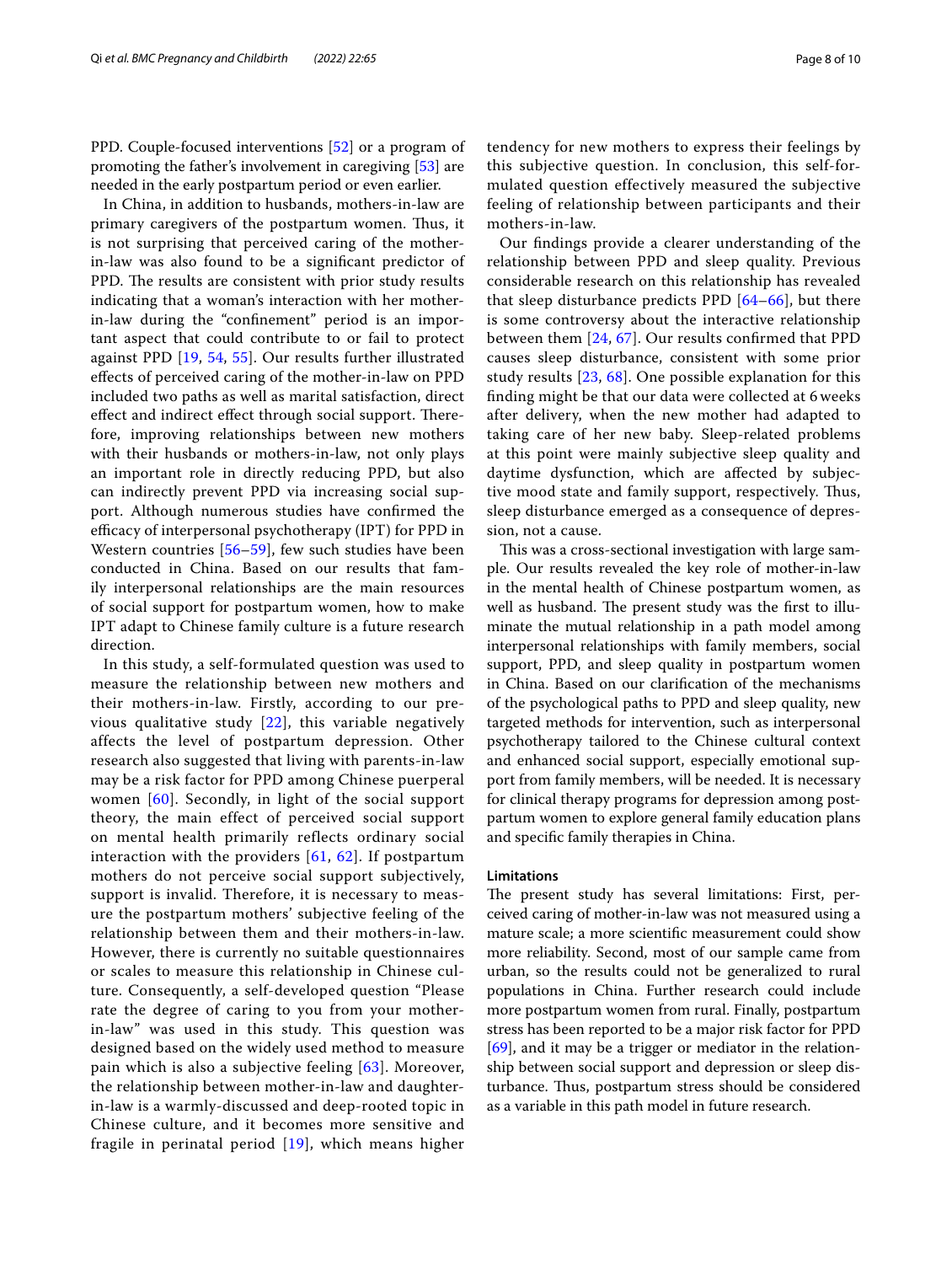#### **Conclusion**

This study finding reinforces the importance of interpersonal relationships and social support in families for postpartum women. The role of mothers-in-law is the key variable in the final model, the same as the role of husbands. The effects of interpersonal relationships with mothers-in-law and husbands on depression or sleep quality were mediated by social support. The present study provided one picture of the complex bidirectional relationship between PPD and sleep quality. Improving the relationship between new mothers and their husbands and mothers-in-law and enhancing social support might reduce PPD and sleep disturbance.

#### **Abbreviations**

PPD: Postpartum depression; EPDS: Edinburgh Postnatal Depression Scale; PSQI: Pittsburgh Sleep Quality Index; SSRS: Social Support Rating Scale; RMSEA: Root mean square error of approximation; CFI: Comparative ft index; TLI: Tucker-Lewis Index; SRMR: Standardized root mean square residual.

#### **Acknowledgements**

We appreciate the contribution of all the people who participated in this study.

#### **Authors' contributions**

QWJ conceptualized and designed the study, drafted the initial manuscript. LY, GJ, MYC, ZHN and ZHFQ collected data, carried out the initial analyses. LHC analyzed the data. GQ and HJ coordinated and supervise data collection, and critically reviewed the manuscript. The author(s) read and approved the fnal manuscript.

#### **Funding**

This work was supported by Hebei Education Department Humanities and Social Sciences Young Talent Project (Grant numbers: BJ2016082) and National Natural Science Foundation of China (Grants 72074067). The funding agency had no role in the design of the study and collection, analysis, and interpretation of data and in writing the manuscript.

#### **Availability of data and materials**

The datasets used and/or analyzed during the current study available from the corresponding author on reasonable request.

#### **Declarations**

#### **Ethics approval and consent to participate**

Ethical approval was obtained from the hospital's Ethics Committee and the Ethics Review Boards at Hebei Medical University (Ethic code: 2016021). A written informed consent was obtained from all participants.

#### **Consent for publication**

Consent for publication was obtained from every individual whose data are included in this manuscript.

#### **Competing interests**

The authors declare that they have no confict of interest.

#### **Author details**

<sup>1</sup> Clinical Humanistic Care and Nursing Research Center, Nursing School, Hebei Medical University, 361 East Zhongshan Road, Shijiazhuang 050017, Hebei Province, China. <sup>2</sup>Obstetrics and Gynecology, Peking University People's Hospital, Beijing, China. <sup>3</sup>Shijiazhuang Obstetrics and Gynecology Hospital, 206 East Zhongshan Road, Shijiazhuang 050017, Hebei Province, China.

#### Received: 13 December 2020 Accepted: 11 January 2022 Published online: 25 January 2022

#### **References**

- <span id="page-8-0"></span>1. O'Hara MW, McCabe JE. Postpartum depression: current status and future directions. Annu Rev Clin Psychol. 2013;9:379–407.
- <span id="page-8-1"></span>2. Goodman SH, Rouse MH, Connell AM, Broth MR, Hall CM, Heyward D. Maternal depression and child psychopathology: a meta-analytic review. Clin Child Fam Psychol Rev. 2011;14(1):1–27.
- <span id="page-8-2"></span>3. Gress-Smith JL, Luecken LJ, Lemery-Chalfant K, Howe R. Postpartum depression prevalence and impact on infant health, weight, and sleep in low-income and ethnic minority women and infants. Matern Child Health J. 2012;16(4):887–93.
- <span id="page-8-3"></span>4. Grace SL, Evindar A, Stewart DE. The effect of postpartum depression on child cognitive development and behavior: a review and critical analysis of the literature. Arch Womens Ment Health. 2003;6(4):263–74.
- <span id="page-8-4"></span>5. Norhayati MN, Hazlina NHN, Asrenee AR, Emilin W. Magnitude and risk factors for postpartum symptoms: a literature review. J Afect Disord. 2015;175:34–52.
- <span id="page-8-5"></span>6. Liu S, Yan Y, Gao X, Xiang S, Sha T, Zeng G, et al. Risk factors for postpartum depression among Chinese women: path model analysis. BMC Pregnancy Childbirth. 2017;17:133.
- <span id="page-8-6"></span>7. Milgrom J, Gemmill AW, Bilszta JL, Hayes B, Barnett B, Brooks J, et al. Antenatal risk factors for postnatal depression: a large prospective study. J Afect Disord. 2008;108(1–2):147–57.
- 8. Oppo A, Mauri M, Ramacciotti D, Camilleri V, Banti S, Borri C, et al. Risk factors for postpartum depression: the role of the postpartum depression predictors inventory-revised (PDPI-R). Arch Womens Ment Health. 2009;12(4):239–49.
- 9. Robertson E, Grace S, Wallington T, Stewart DE. Antenatal risk factors for postpartum depression: a synthesis of recent literature. Gen Hosp Psychiatry. 2004;26(4):289–95.
- <span id="page-8-7"></span>10. Ryan D, Milis L, Misri N. Depression during pregnancy. Can Fam Physician. 2005;51:1087–93.
- <span id="page-8-8"></span>11. Jones E, Coast E. Social relationships and postpartum depression in South Asia: a systematic review. Int J Soc Psychiatry. 2013;59(7):690–700.
- 12. Leahy-Warren P, McCarthy G, Corcoran P. Postnatal depression in frst-time mothers: prevalence and relationships between functional and structural social support at 6 and 12 weeks postpartum. Arch Psychiatr Nurs. 2011;25(3):174–84.
- 13. Leahy-Warren P, McCarthy G, Corcoran P. First-time mothers: social support, maternal parental self-efficacy and postnatal depression. J Clin Nurs. 2012;21(3–4):388–97.
- 14. Reid KM, Taylor MG. Social support, stress, and maternal postpartum depression: a comparison of supportive relationships. Soc Sci Res. 2015;54:246–62.
- <span id="page-8-9"></span>15. Tang L, Zhu R, Zhang X. Postpartum depression and social support in China: a cultural perspective. J Health Commun. 2016;21(9):1055–61.
- <span id="page-8-10"></span>16. Zheng X, Watts K, Morrell J. Chinese primiparous women's experience of the traditional postnatal practice of "doing the month": a descriptive method study. Jpn J Nurs Sci. 2019;16(3):253–62.
- <span id="page-8-11"></span>17. Lee DTS, Yip ASK, Chan SSM, Lee FFY, Leung TYS, Chung TKH. Determinants of postpartum depressive symptomatology: a prospective multivariate study among Hong Kong Chinese women. Chin Ment Health J. 2005;19:626–31.
- <span id="page-8-12"></span>18. Hung CH, Yu CY, Ou CC, Liang WW. Taiwanese maternal health in the postpartum nursing Centre. J Clin Nurs. 2010;19(7–8):1094–101.
- <span id="page-8-13"></span>19. Wong J, Fisher J. The role of traditional confnement practices in determining postpartum depression in women in Chinese cultures: a systematic review of the English language evidence. J Afect Disord. 2009;116(3):161–9.
- <span id="page-8-14"></span>20. An Z, Chou CP. Social support for frst-time Chinese mothers in contexts of provider-recipient relationships. Health Commun. 2016;31(4):504–12.
- <span id="page-8-15"></span>21. Mamisachvili L, Ardiles P, Mancewicz G, Thompson S, Rabin K, Ross LE. Culture and postpartum mood problems: similarities and diferences in the experiences of frst- and second-generation Canadian women. J Transcult Nurs. 2013;24(2):162–70.
- <span id="page-8-16"></span>22. Liu Y, Qi WJ, Zhao LX, Zhang YJH. Inner experience of postpartum depression in women: a qualitative study. Chin Gen Pract. 2019;22:2949–54.
- <span id="page-8-17"></span>23. Drozdowicz-Jastrzebska E, Skalski M, Gdanska P, Mach A, Januszko P, Nowak RJ, et al. Insomnia, postpartum depression and estradiol in women after delivery. Metab Brain Dis. 2017;32(6):1913–8.
- <span id="page-8-18"></span>24. Okun ML. Sleep and postpartum depression. Curr Opin Psychiatry. 2015;28(6):490–6.